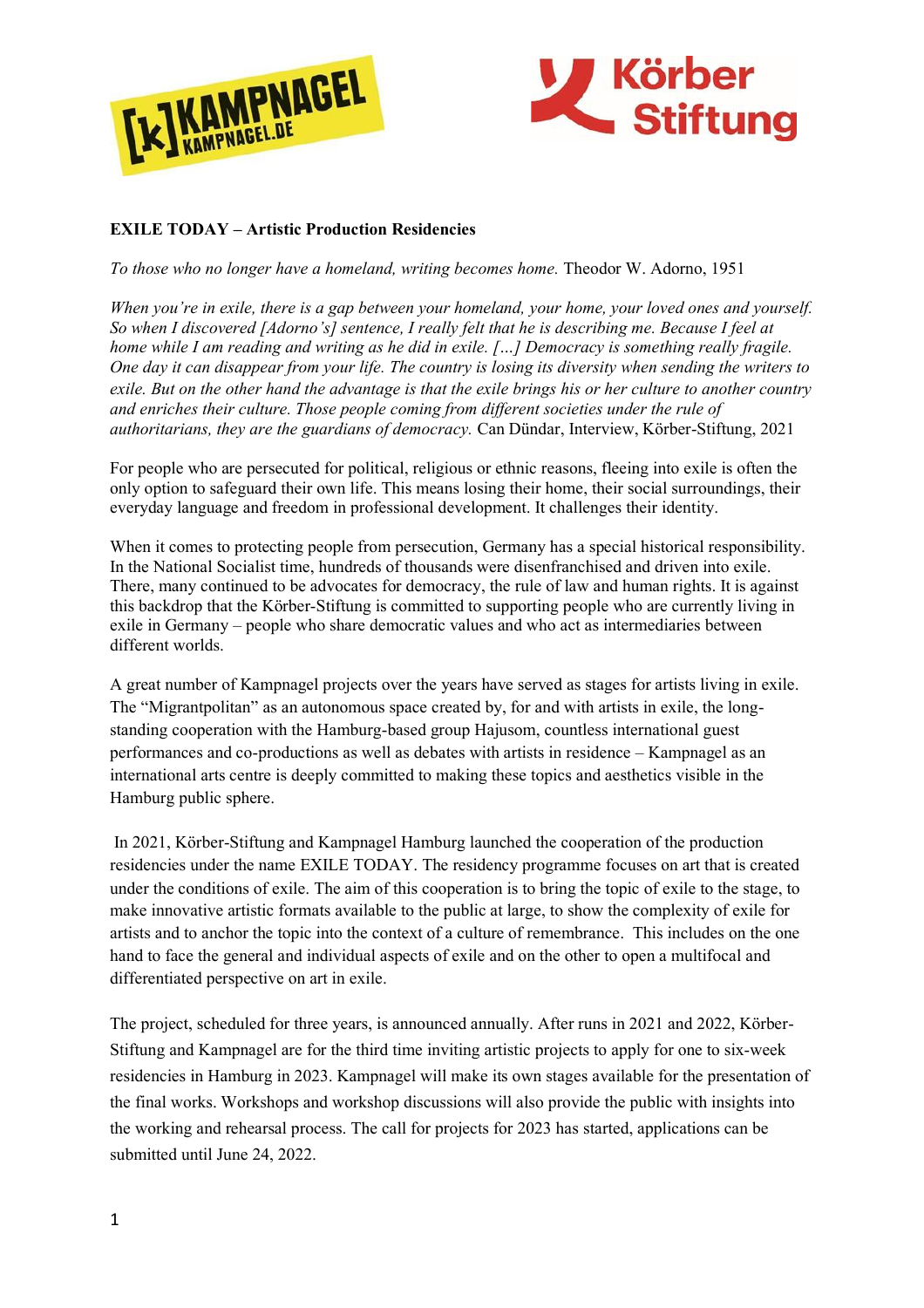#### **What are we seeking to support?**

The residency aims to support the production or creation and subsequent performance of either new stage works or existing works adapted for the local context in the genres of theatre and performance or dance. Production and performance will take place at Kampnagel Hamburg. Funding is provided for artistic projects by exiled and non-exiled persons that deal thematically with exile from a contemporary perspective. The experiences of political repression, resistance, persecution and expulsion are to be given space and heard. But also the arrival in a new country, the preoccupation with identity and the relationship to the country of exile as well as thoughts on the theoretical and political significance of exile in society are topics that can be taken up and processed in the works, as well as the political, activist and/or artistic development of potential in exile.

#### **Who can apply?**

This is an international call for proposals primarily addressed at artists with their own or family's experience of exile. Due to the reality of their lives, artists living in exile have the knowledge and experience of living in different societies; precisely because of their multi-layered identities and their transnational character, they are in a position to become a motor of development for countries of origin and host countries. However, artists without their own experience of exile, who nevertheless deal with the subject of exile, are also motivated to submit applications. Awards will be made to artists working with innovative aesthetics and formats in the genres of theatre and performance or dance.

We explicitly welcome applications from people of all genders, with disabilities, Black, Indigenous and People of Color.

#### **Conditions for application**

- By submitting an application, the artist(s) undertake to develop and present the artistic proposal contained therein. The stage work must be given its world or German premiere at Kampnagel or as a site-specific performance within the City of Hamburg. Where possible, the work should be performed in its entirety at least three times.
- The artist(s) shall also develop a proposal for a programme of public information to accompany the production. This will be realised during the rehearsal period in cooperation with Kampnagel and Körber-Stiftung. This may include workshops, podium discussions, publications (flyers, video), or open rehearsals, but should not place an excessive burden of work on the artistic personnel. The intention of this side programme is to raise public awareness for the topic of exile while at the same time granting an interested public insights into the processes of artistic creation and rehearsal.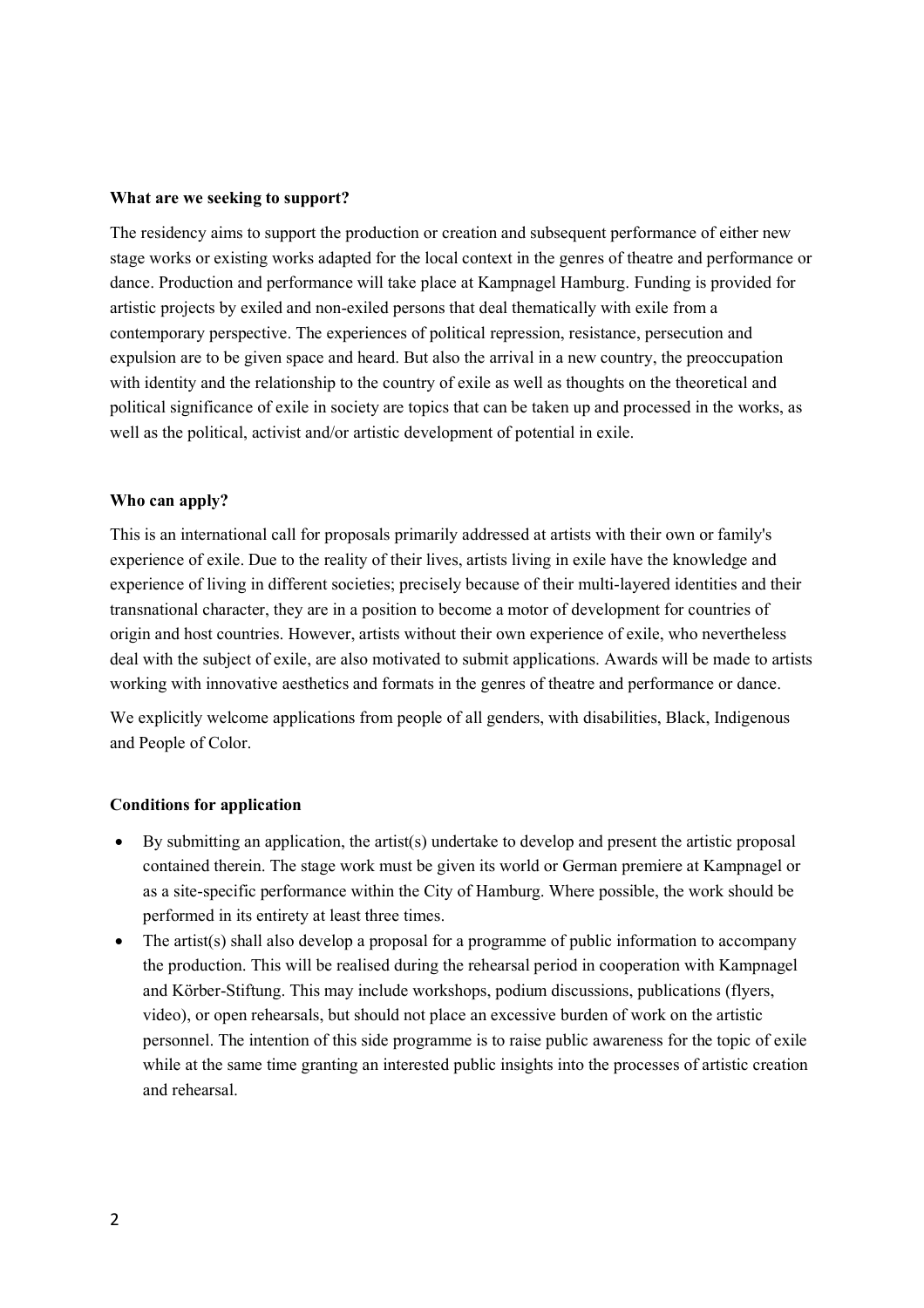## **Timeframe**

- Three works will be selected for 2023, with the first to be performed in spring 2023, from May 4 to 6, 2023 during the Days of Exile in Hamburg (April 12 to May 11, 2023), an initiative of the Körber-Stiftung; the second in August 2023, in the context of the International Summer Festival; the third in fall 2023, and thus at the beginning of the new season of Kampnagel.
- The one to six weeks of production and rehearsal time in Hamburg must be planned to correspond with the specified performance period, a proposal should be included in the application and will be discussed and fine-tuned with the Kampnagel staff later on.

#### **What does the award encompass?**

Each selected project will be provided with the following support:

- A grant of up to  $\epsilon$ 25,000 for the production and presentation of the work as well as the programme of public information. This grant can be used to fund the project in its entirety or to complement existing funding. Where additional sources of funding are included in the proposal, they must have already been secured at the time of application.
- In consultation: the use of a rehearsal studio at Kampnagel for a period of one to six weeks for development, creation and/or adaptation of the chosen project.
- Where required: travel of all necessary artistic personnel to and from Hamburg.
- In consultation: accommodation for all necessary artistic personnel for the duration of their work in Hamburg.
- Technical support in creating and realising the production by Kampnagel Hamburg.
- Support by Kampnagel curators/dramaturgical staff.

# **To apply, please send the following documents in German or English, assembled into one single PDF file by email to: [exilheute@kampnagel.de](mailto:exilheute@kampnagel.de)**

- Completed application form
- A brief project proposal of no more than 3,600 characters (including spaces)
- Your answers to the questions: What is the relationship of the artist(s)/group to the topic of EXILE TODAY? What motivates your engagement with this topic? Who does the project address? (max. 1,800 characters including spaces)
- A sketch of your proposal for the public information programme: How do you intend to communicate your aesthetic approaches, artistic language, and, last but not least, political views to the Hamburg public? (max. 1,800 characters including spaces)
- A rough project schedule (phases, timeline) including details of any transport and accommodation requirements the schedule entails (max. 1,800 characters including spaces)
- A detailed budget and financing plan in  $\epsilon$  (columns for income and expenditure)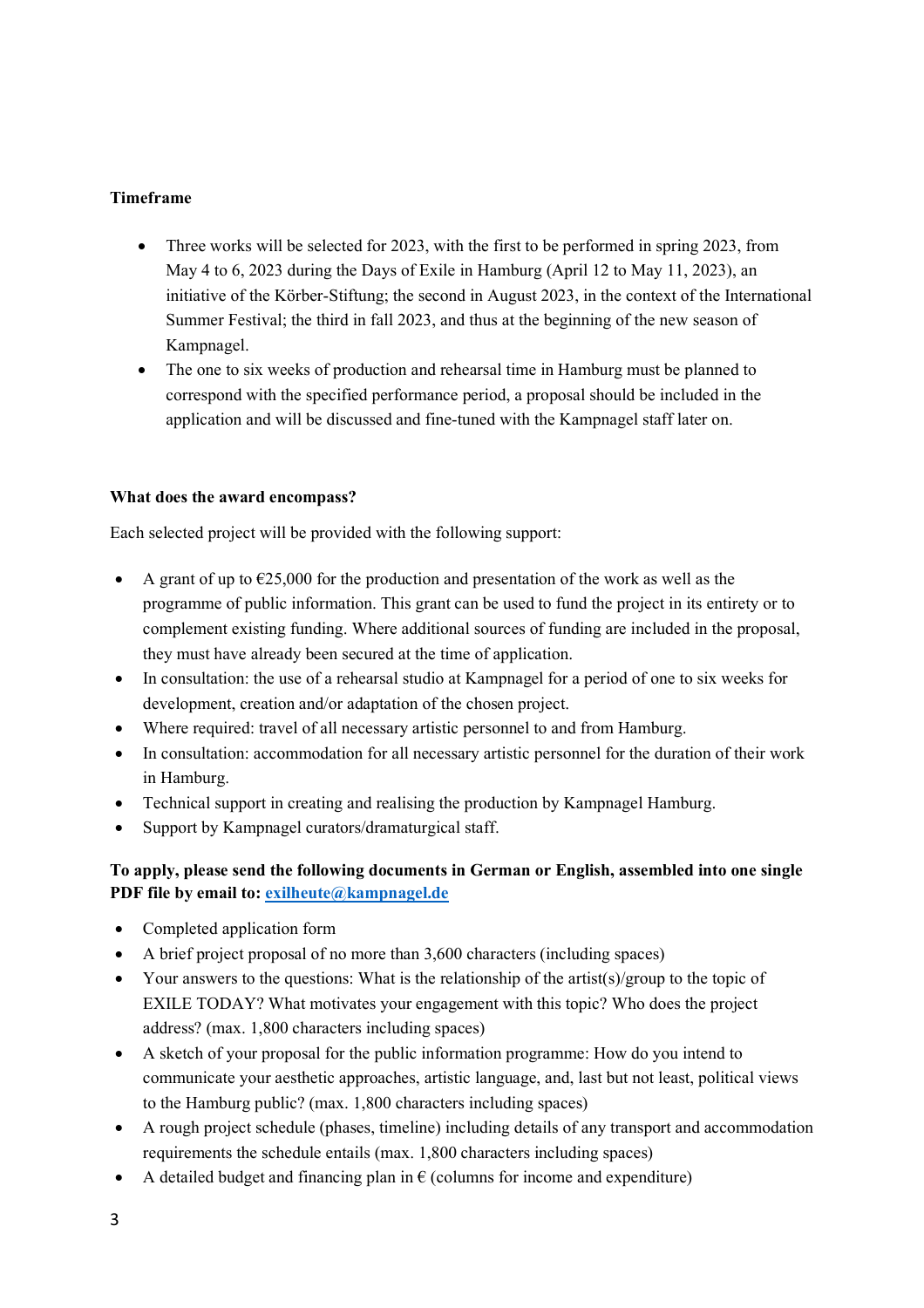By submitting these documents, the applicants agree to the processing of their personal data for purposes of evaluation by the project partners, Kampnagel and Körber-Stiftung.

### **Closing date**

The deadline for applications is June 24, 2022 (23:59 CET)

The selected artists\* will be notified about the invitation to the residency by the end of September 2022.

#### **Jury decision**

Selection of successful applicants will be made by a jury of five persons, consisting of two representatives of Kampnagel (Corinna Humuza and Uta Lambertz), two of Körber-Stiftung (Stephanie Lubbe and Dr. Sonja Wimschulte) and the author Ronya Othmann as an external expert on the theme.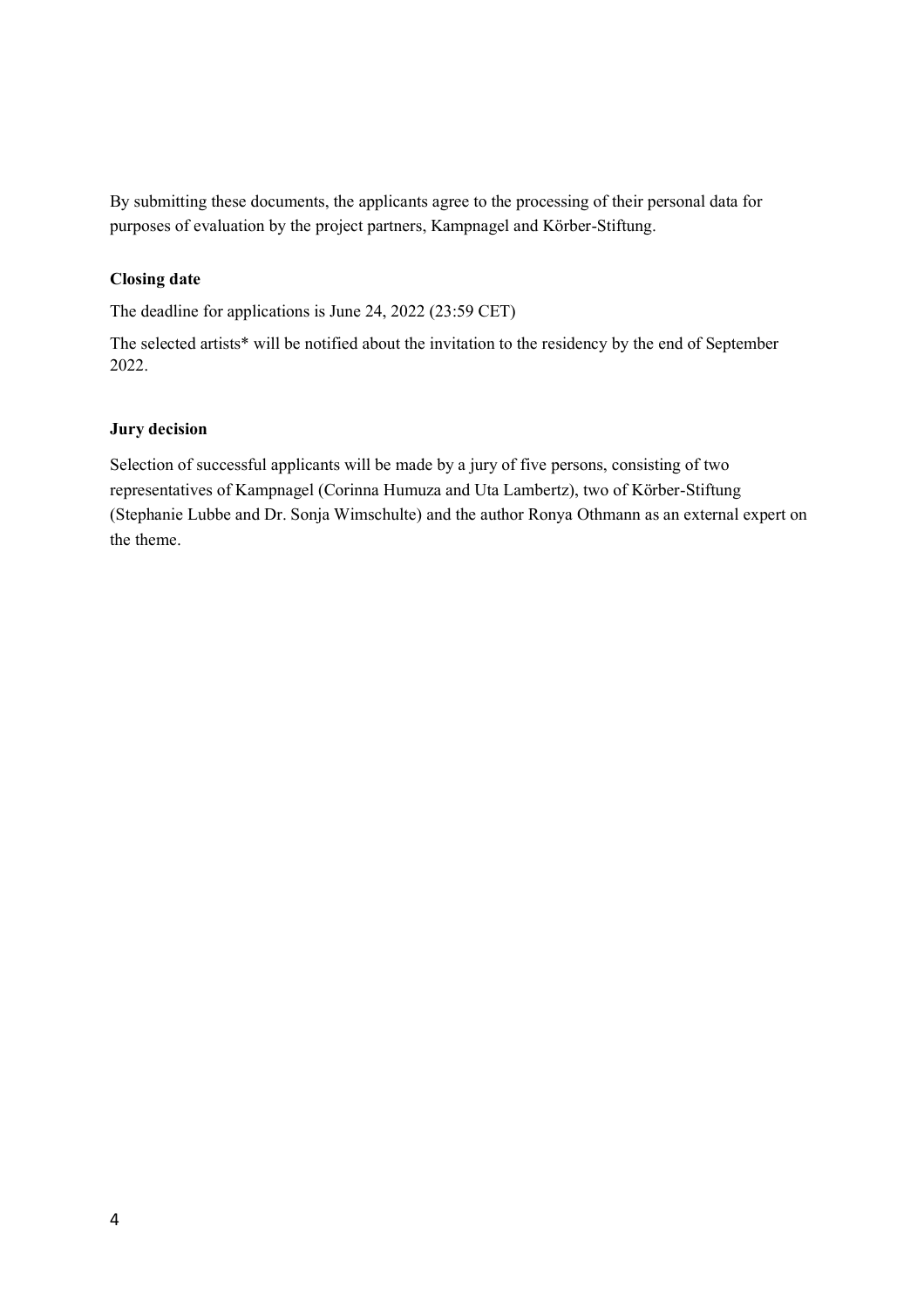



# EXIL HEUTE – KÜNSTLERISCHE PRODUKTIONSRESIDENZEN / EXILE TODAY – PRODUCTION RESIDENCIES FOR ARTISTS

Antragsformular / Application form

| Projekttitel / Title of the project     |  |
|-----------------------------------------|--|
| Antragssteller*in, Gruppe / Name of the |  |
| applicant, applying Group               |  |
| Geburtsdatum / Date of birth            |  |
| Adresse / Mailing address               |  |
| Telefonnummer / <i>phone</i>            |  |
| E-Mail                                  |  |
| Ggf. Rechtsform / Legal form, if        |  |
| applicable                              |  |
| Erwartete Gesamtkosten des Projekts /   |  |
| Expected total costs of the project     |  |
| Antragssumme / Amount requested         |  |

Bei dem beantragten Projekt handelt es sich um (bitte ankreuzen) / The project applied for is (please tick):



eine Uraufführung / A world premiere eine Deutschlandpremiere (Adaption für den lokalen Kontext) / A German premiere (an adaptation for the local context)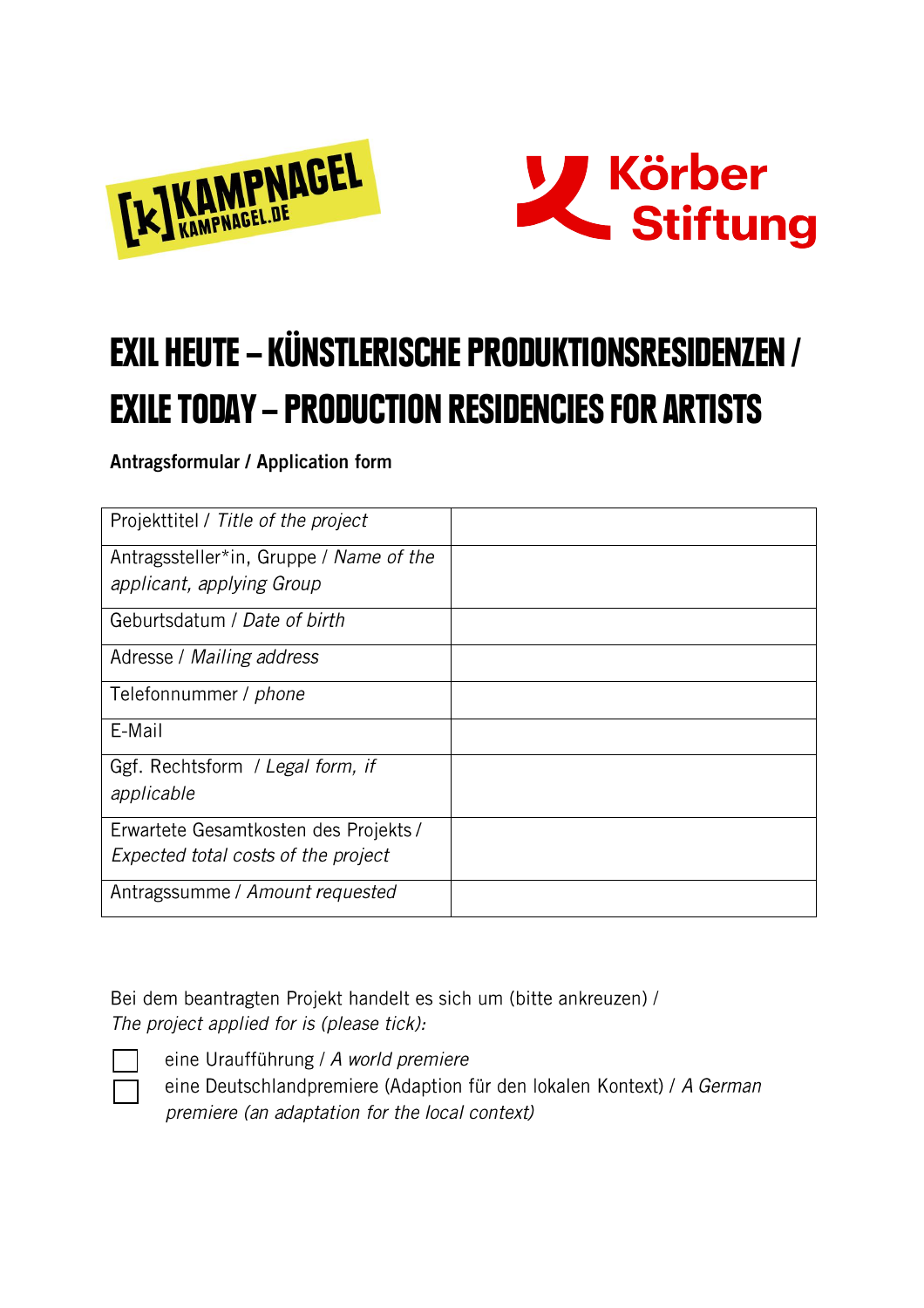Kurzbeschreibung des Projekts (maximal 500 Zeichen inkl. Leerzeichen)/ *Short project description (max.* 500 *characters incl. spaces):* 

Kurzbeschreibung der Gruppe bzw. des\*der Künstler\*in und seiner\*ihrer künstlerischen Praxis (max. 1000 Zeichen)/ *Short description of the applying artist or group and their artistic practice (max. 1000 characters incl. spaces):*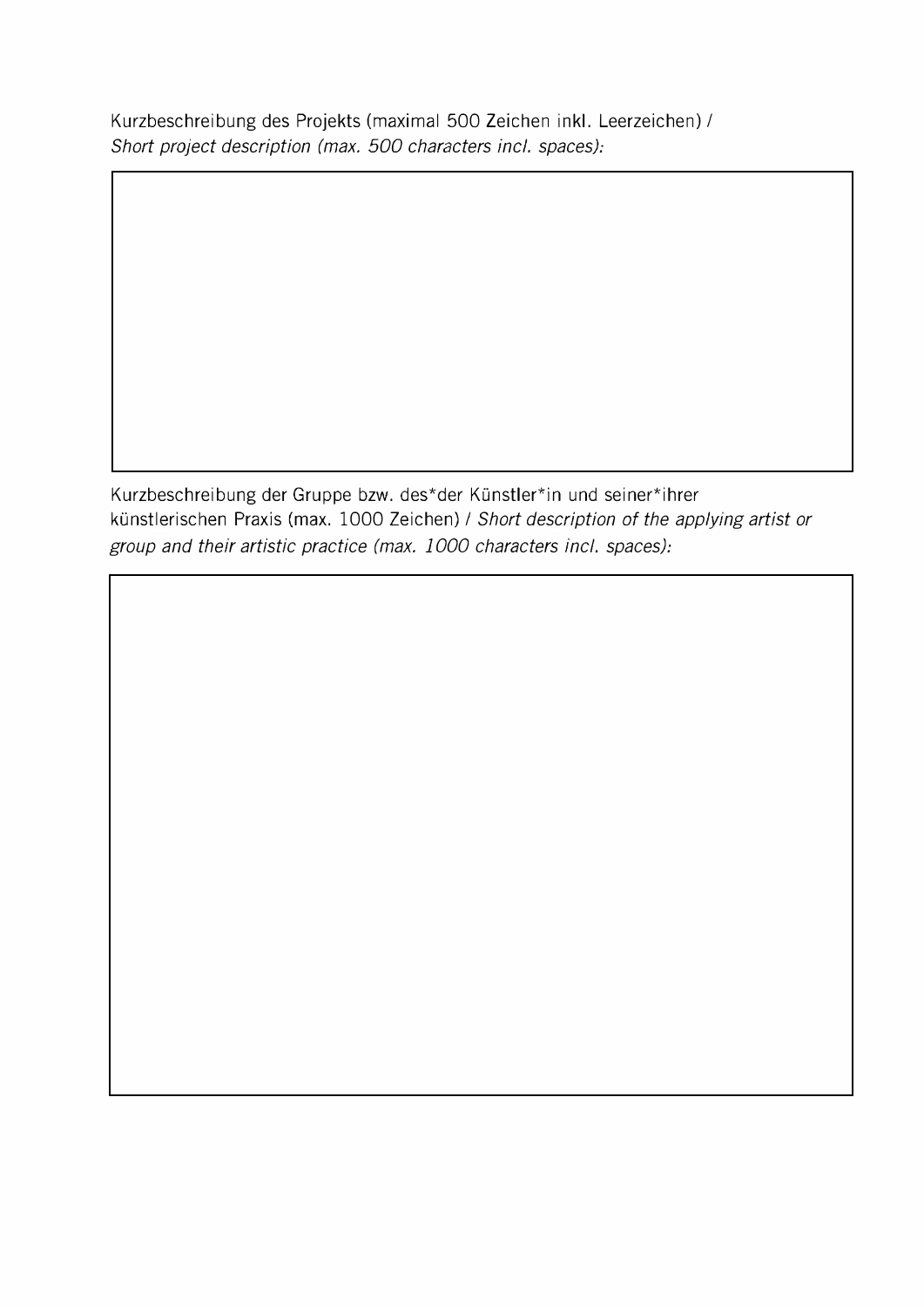Links zu Webseite, Videos und aussagekräftigem Zusatzmaterial (bitte ausschließlich hier angeben, Anhänge mit Material werden nicht akzeptiert)/ *Links to website, videos and additional material (please insert here only, attachments to the application will not be accepted):* 

Projektbeteiligte (Aufzählung mit Name, Funktion, derzeitiger Wohnort)/ *List of participants (incl. name, function, current residence):*